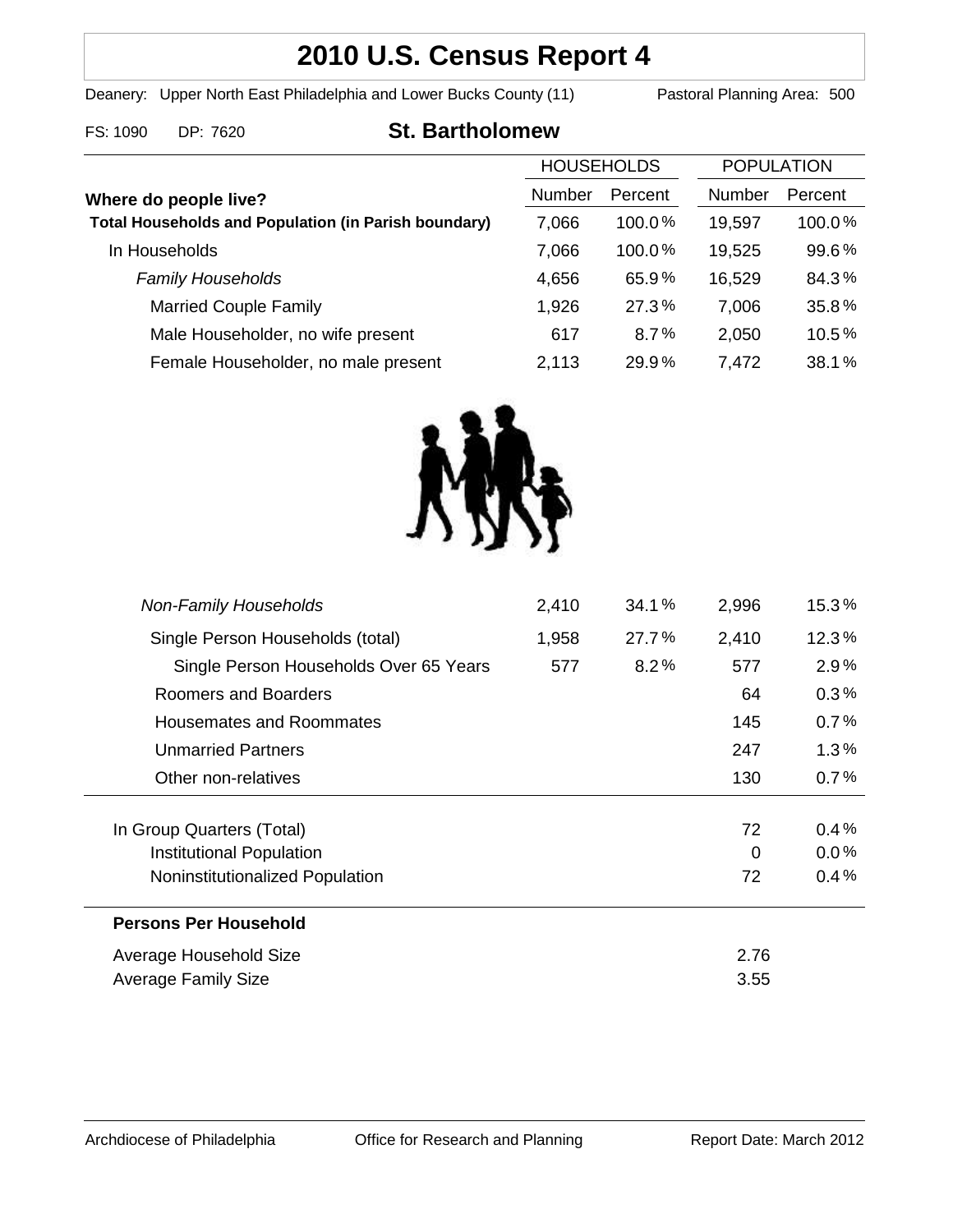# **2010 U.S. Census Report 4**

Deanery: Upper North East Philadelphia and Lower Bucks County (11) Pastoral Planning Area: 500

FS: 1090 DP: 7620 **St. Bartholomew**

|                                                      | <b>POPULATION</b> |         |
|------------------------------------------------------|-------------------|---------|
| Where do Children - Under Age 18 Live?               | Number            | Percent |
| Total Children - Under Age 18 (in Parish boundary)   | 5,943             | 100.0%  |
| In Households                                        | 5,938             | 99.9%   |
| Householder or spouse is under 18                    | 3                 | 0.1%    |
| With Related:                                        |                   |         |
| Married-Couple Family                                | 1,811             | 30.5%   |
| Male Householder, No Wife Present                    | 518               | 8.7%    |
| Female Householder, No Husband Present               | 2,592             | 43.6%   |
| <b>Other Related Householder</b>                     | 222               | 3.7%    |
| <b>With Non-Relatives</b>                            | 94                | 1.6%    |
| <b>Grandparent Householder</b>                       | 698               | 11.7%   |
| In Group Quarters                                    | 5                 | 0.1%    |
| Institutionalized population                         | 0                 | 0.0%    |
| Noninstitutionalized population                      | 5                 | 0.1%    |
| Where do Adults - Age 65 and Older - Live?           |                   |         |
| Total Adults - Age 65 and Older (in Parish boundary) | 1,644             | 100.0%  |
| In Households                                        | 1,634             | 99.4%   |
| Family Households:                                   | 981               | 59.7%   |
| Is Householder or Spouse                             | 789               | 48.0%   |
| With Other Relative Householder                      | 61                | 3.7%    |
| With Non-Related Householder                         | 13                | 0.8%    |
| is Parent                                            | 99                | 6.0%    |
| is Parent-in-Law                                     | 20                | 1.2%    |
| In Non-family Households:                            | 653               | 39.7%   |
| Male Living Alone                                    | 187               | 11.4%   |
| Male not Living Alone                                | 22                | 1.4%    |
| Female Living Alone                                  | 390               | 23.7%   |
| Female not Living Alone                              | 19                | 1.2%    |
| Other                                                | 35                | 2.1%    |
| In Group Quarters                                    | 9                 | 0.6%    |
| Institutionalized population                         | 0                 | 0.0%    |
| Noninstitutionalized population                      | 9                 | 0.6%    |
| <b>Housing Units in the Parish boundary</b>          |                   |         |
| <b>Total Housing Units</b>                           | 7,787             | 100.0%  |
| Occupied                                             | 7,066             | 90.7%   |
| Owner-Occupied                                       | 3,859             | 49.6%   |
| Renter-Occupied                                      | 3,207             | 41.2%   |
| Vacant                                               | 721               | 9.3%    |

Archdiocese of Philadelphia **Office for Research and Planning** Report Date: March 2012